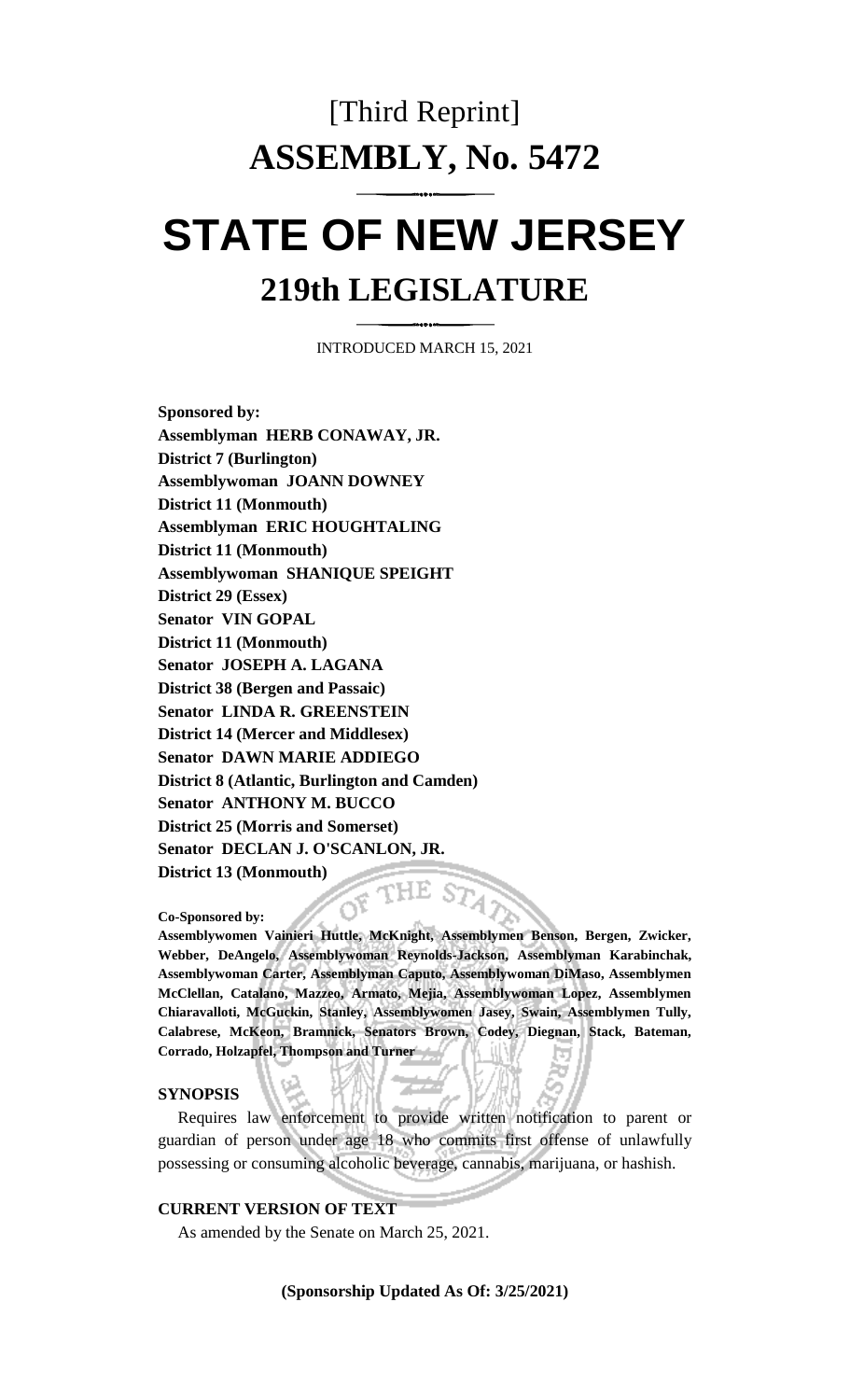**AN ACT** concerning parental notification of minors' alcohol 2 <sup>1</sup> [and ]<sup>1</sup>, <sup>3</sup> marijuana, hashish, and<sup>3</sup> cannabis<sup>3</sup> [<sup>1</sup>, marijuana, and hashish**<sup>1</sup> ] 3** use **<sup>1</sup> [**under certain circumstances**] 1 3** under certain 4 circumstances<sup>3</sup> and amending P.L.1979, c.264  ${}^{3}$  $[{}^{2}$  and P.L.1991,  $c.169^2$ **]**<sup>3</sup>. **BE IT ENACTED** *by the Senate and General Assembly of the State of New Jersey:* 10 1. Section 1 of P.L.1979, c.264 (C.2C:33-15) is amended to read as follows: 12 1. a. (1) Any person under the legal age to purchase alcoholic beverages, or under the legal age to purchase cannabis items, who knowingly possesses without legal authority or who knowingly consumes any alcoholic beverage, cannabis item, marijuana, or hashish in any school, public conveyance, public place, or place of public assembly, or motor vehicle shall be subject to the following consequences: (a) for a first violation, a written warning issued by a law 20 enforcement officer to the underage person <sup>2</sup> [and, if the underage person is under 18 years of age, a written warning issued by a law enforcement officer to the parent, guardian, or other person having 23 legal custody of the underage person<sup>1</sup><sup>2</sup>. The written warning shall include the person's name, address, and date of birth, and a copy of the warning containing this information, plus a sworn statement that includes a description of the relevant facts and circumstances that support the officer's determination that the person committed the violation, shall be temporarily maintained in accordance with this section only for the purposes of determining a second or subsequent violation subject to the consequences set forth in subparagraph (b) or (c) of this paragraph. **[**Notwithstanding the provisions of**] [**Pursuant to section 3 of P.L.1991, c.169 (C.33:1-81.1a)**] 2 [**concerning**]** <sup>2</sup>**[**, <u>a</u></u> written notification of a**]** If the <sup>2</sup> violation of 34 this section  ${}^{2}$ is  ${}^{3}$ **[**committed<sup>2</sup>]<sup>3</sup> by a person under 18 years of age  ${}^{2}$ . 35 a written notification concerning the violation shall be provided<sup>2</sup> to the parent, guardian or other person having legal custody of the underage person **[**, a written notification**] 2 [**shall**] 2 [**not**] 2 [**be provided**] 2 [**pursuant to that section**] 2 [**for**] 2 [**a first**] 2 [**any violation of this paragraph**]** in accordance with section 3 of P.L.1991, c.169 (C.33:1-81.1a)**<sup>2</sup>** . (b) for a second violation, a written warning issued by a law

 enforcement officer to the underage person indicating that a second violation has occurred, which includes the person's name, address, and date of birth. If the violation is by a person 18 years of age or

**EXPLANATION – Matter enclosed in bold-faced brackets [thus] in the above bill is not enacted and is intended to be omitted in the law.**

**Matter underlined thus is new matter**

**Matter enclosed in superscript numerals has been adopted as follows:**

**Assembly ACD committee amendments adopted March 17, 2021.**

**Assembly AHS committee amendments adopted March 17, 2021.**

**Senate floor amendments adopted March 25, 2021.**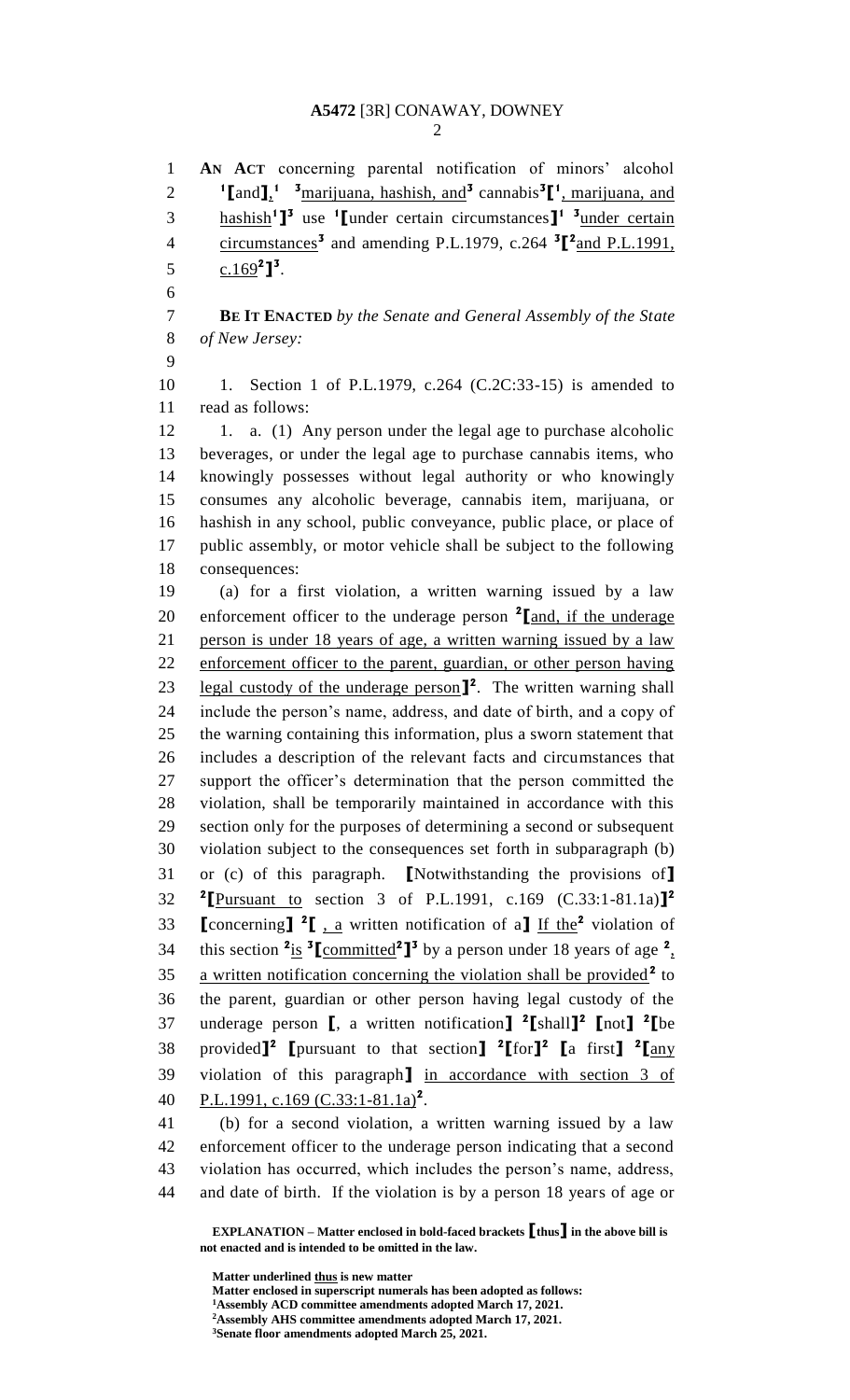### **A5472** [3R] CONAWAY, DOWNEY

 older, the officer shall provide the person with informational materials about how to access community services provided by public or private agencies and organizations that shall assist the person with opportunities to access further social services, including but not limited to counseling, tutoring programs, mentoring services, and faith-based or other community initiatives. If the violation is by a person under 18 years of age, a written notification concerning the second violation **<sup>2</sup> [**, along with a copy 9 of the written warning for the person's first violation,  $\mathbf{l}^2$  shall be provided to the parent, guardian or other person having legal custody of the underage person in accordance with section 3 of P.L.1991, c.169 (C.33:1-81.1a). The written notification shall include the same or similar informational materials about how to access community services provided by public or private agencies and organizations as those provided directly by a law enforcement officer to a person 18 years of age or older who commits a second violation of this paragraph. A copy of the second written warning to the underage person, and, if applicable, the written notification to the parent, guardian or other person having legal custody of the underage person concerning the second warning, plus a sworn statement that includes a description of the relevant facts and circumstances that support the officer's determination that the person committed the second violation, shall be temporarily maintained in accordance with this section only for the purposes of determining a subsequent violation subject to the consequences set forth in subparagraph (c) of this paragraph.

 (c) for a third or subsequent violation, a write-up issued by a law enforcement officer to the underage person indicating that a third or subsequent violation has occurred, which includes the person's name, address, and date of birth. If the violation is by a person 18 years of age or older, the officer shall include with the write-up a referral for accessing community services provided by a public or private agency or organization, and provide notice to that agency or organization of the referral which may also be used to initiate contact with the person, and the agency or organization shall offer assistance to the person with opportunities to access further social services, including but not limited to counseling, tutoring programs, mentoring services, and faith-based or other community initiatives. If the violation is by a person under 18 years of age, a written notification concerning the third or subsequent violation shall be provided to the parent, guardian or other person having legal custody of the underage person in accordance with section 3 of P.L.1991, c.169 (C.33:1-81.1a). The written notification shall include a referral for the person and the parent, guardian or other person having legal custody of the underage person for accessing community services provided by a public or private agency or organization, and provide notice to that agency or organization of the referral which may also then be used to initiate contact with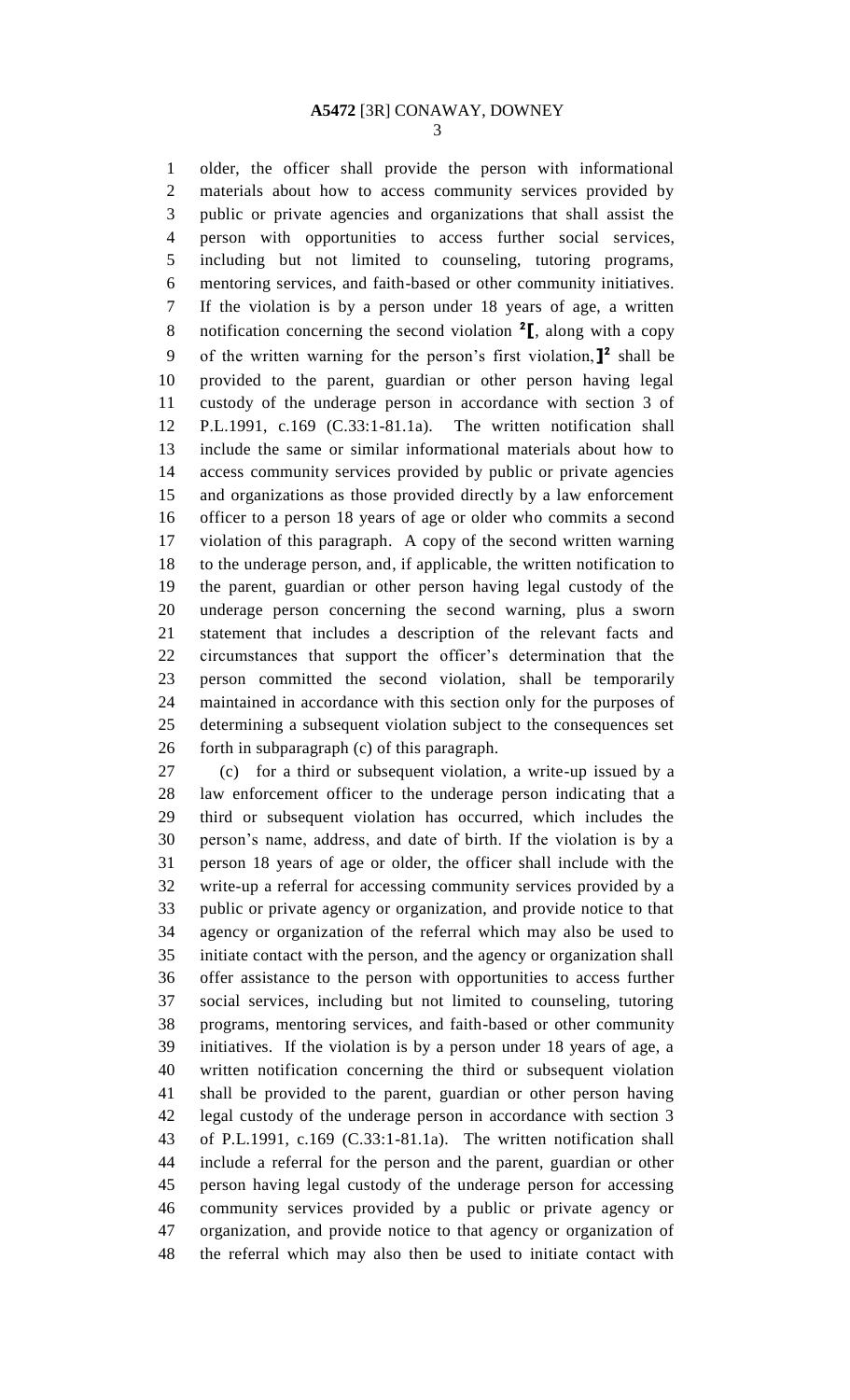both persons, and the agency or organization shall offer assistance to both with opportunities to access further social services, including counseling, tutoring programs, mentoring services, and faith-based or other community initiatives. A copy of a write-up for a third or subsequent violation, the written notification to the parent, guardian or other person having legal custody of the underage person, if applicable, and accompanying referrals, plus a sworn statement that includes a description of the relevant facts and circumstances that support the officer's determination that the person committed the third or subsequent violation, shall be temporarily maintained in accordance with this section only to the extent necessary to track referrals to agencies and organizations, as well as for the purposes of determining a subsequent violation subject to the consequences set forth in this subparagraph.

 The failure of a person under the legal age to purchase alcoholic beverages or cannabis items, or the failure of a parent, guardian or other person having legal custody of the underage person, to accept assistance from an agency or organization to which a law enforcement referral was made, or to access any community services provided by that agency or organization shall not result in any summons, initiation of a complaint, or other legal action to be adjudicated and enforced in any court.

 (2) (a) A person under the legal age to purchase alcoholic beverages or cannabis items is not capable of giving lawful consent to a search to determine a violation of this section, and a law enforcement officer shall not request that a person consent to a search for that purpose.

 (b) The odor of an alcoholic beverage, marijuana, hashish, cannabis, or cannabis item, or burnt marijuana, hashish, cannabis, or cannabis item, shall not constitute reasonable articulable suspicion to initiate an investigatory stop of a person, nor shall it constitute probable cause to initiate a search of a person or that person's personal property to determine a violation of paragraph (1) of this subsection. Additionally, the unconcealed possession of an alcoholic beverage, marijuana, hashish, or cannabis item in violation of paragraph (1) of this subsection, observed in plain sight by a law enforcement officer, shall not constitute probable cause to initiate a search of a person or that person's personal property to determine any further violation of that paragraph or any other violation of law.

 (3) A person under the legal age to purchase alcoholic beverages or cannabis items who violates paragraph (1) of this subsection for possessing or consuming an alcoholic beverage, marijuana, hashish, or a cannabis item shall not be subject to arrest, <sup>1</sup> shall not be transported to a police station, police headquarters, or 46 other place of law enforcement operations,<sup>1</sup> and shall not otherwise**<sup>1</sup>**be subject to detention or **<sup>1</sup> [**otherwise**] 1** be taken into 48 custody by a law enforcement officer <sup>1</sup> at or near the location where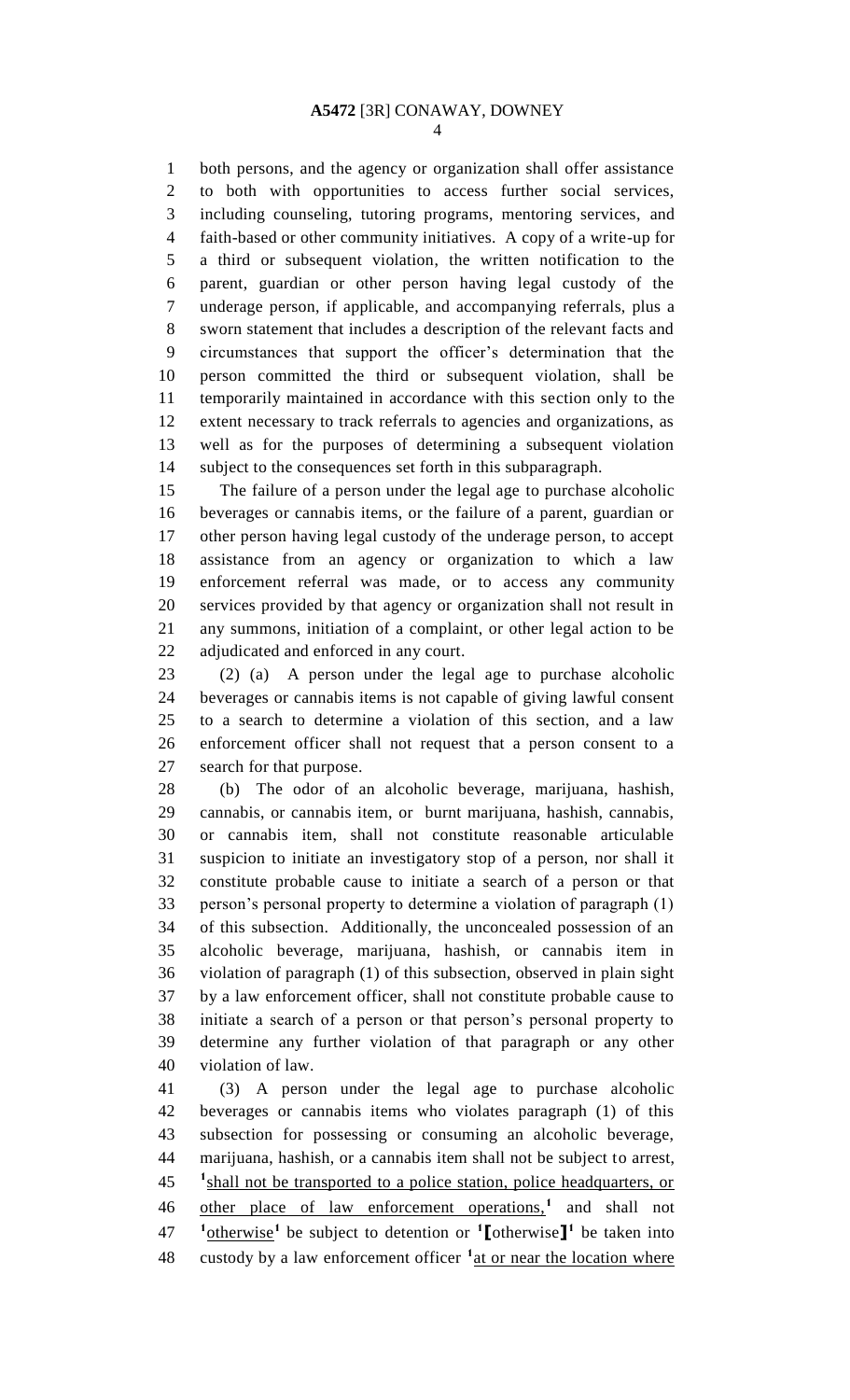1 the violation occurred,<sup>1</sup> except to the extent <sup>1</sup>that detention or 2 custody at or near the location is<sup>1</sup> required to issue a written 3 warning or write-up, <sup>1</sup>collect the information necessary to<sup>1</sup> provide notice of a violation to a parent, guardian or other person having legal custody of the underage person in accordance with section 3 of P.L.1991, c.169 (C.33:1-81a), or make referrals for accessing community services provided by a public or private agency or organization due to a third or subsequent violation, unless the person is being arrested, detained, or otherwise taken into custody for also committing another violation of law for which that action is legally permitted or required.

 (4) Consistent with the provisions of subsection c. of section 1 of P.L.2020, c.129 (C.40A:14-118.5), the video and audio recording functions of a law enforcement officer's body worn camera, as defined in that section, shall be activated whenever the law enforcement officer is responding to a call for service related to a violation or suspected violation of paragraph (1) of this subsection for possessing or consuming an alcoholic beverage, marijuana, hashish, or a cannabis item, or at the initiation of any other law enforcement or investigative encounter between an officer and a person related to a violation or suspected violation of that paragraph, and shall remain activated until the encounter has fully concluded and the officer leaves the scene of the encounter; provided, however, that the video and audio recording functions of a body worn camera shall not be deactivated pursuant to subparagraph (a) of paragraph (2) of subsection c. of P.L.2020, c.129 (C.40A:14-118.5), based on a request to deactivate the camera by a person who is the subject of a responsive call for service or law enforcement or investigative encounter related to a violation or suspected violation of paragraph (1)of this subsection.

 (5) As part of the process for the issuance of a written warning or write-up to a person for a violation of paragraph (1)of this subsection, the law enforcement officer shall take possession of any alcoholic beverage, marijuana, hashish, or cannabis item from the person, and any drug or cannabis paraphernalia for use with any marijuana, hashish, or cannabis item. The existence and description of the alcoholic beverage, marijuana, hashish, or cannabis item, and any drug or cannabis paraphernalia shall be included in the sworn statement that includes a description of the relevant facts and circumstances that support the officer's determination that the person committed a violation, and which record is temporarily maintained in accordance with this section to determine subsequent possession or consumption violations, and track referrals for accessing community services provided by a public or private agency or organization due to a third or subsequent violation. Any alcoholic beverage, marijuana, hashish, cannabis item, or drug or cannabis paraphernalia obtained by the law enforcement officer shall either be destroyed or secured for use in law enforcement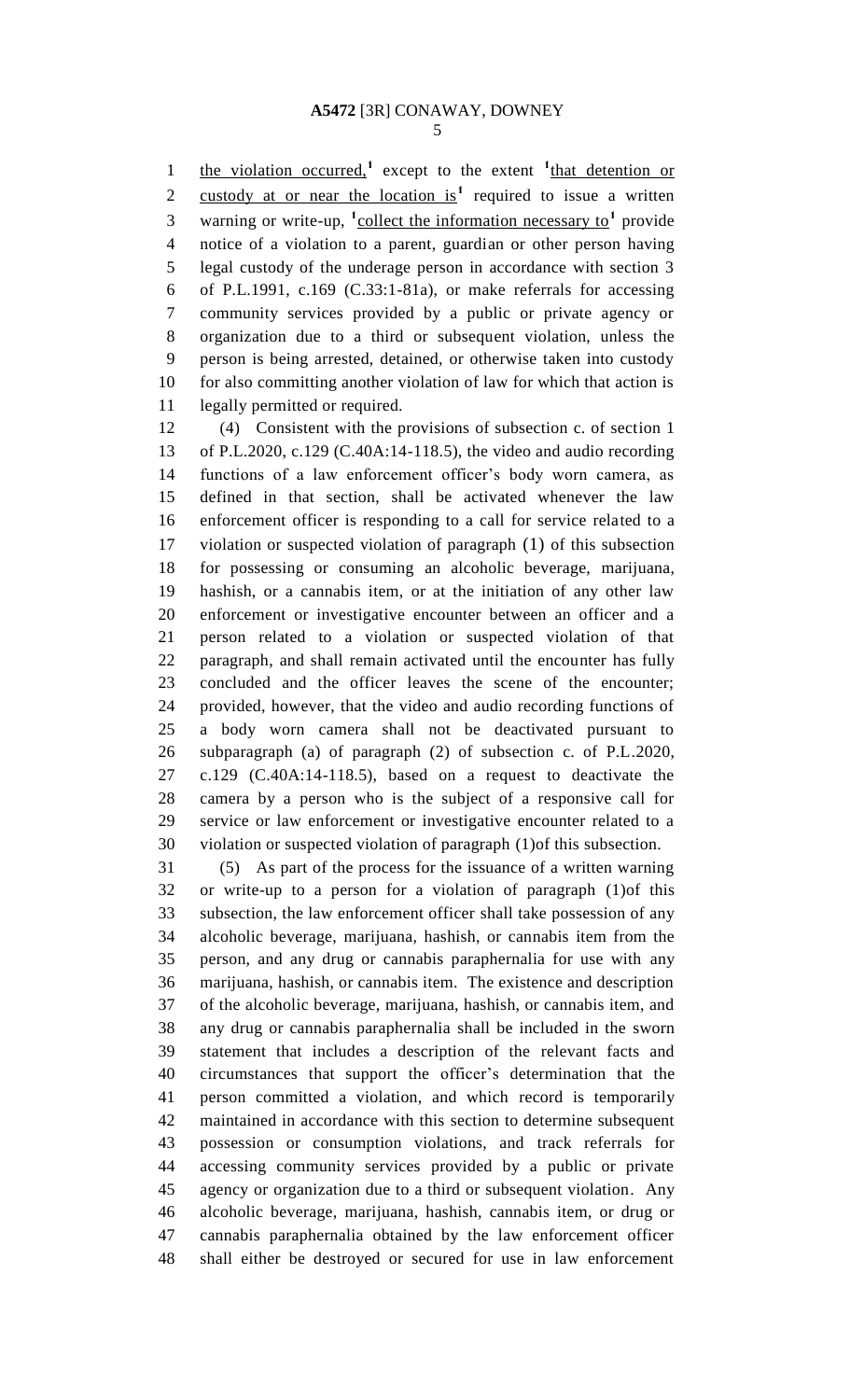training or educational programs in accordance with applicable law and directives issued by the Attorney General.

 (6) With respect to any violation of paragraph (1) of this subsection concerning the possession or consumption of an alcoholic beverage, marijuana, hashish, or any cannabis item:

 (a) a person under the legal age to purchase alcoholic beverages or cannabis items shall not be photographed or fingerprinted, notwithstanding any provisions of section 2 of P.L.1982, c.79 9 (C.2A:4A-61) to the contrary;

 (b) (i) any copy of any written warning or write-up issued to a person under the legal age to purchase alcoholic beverages or cannabis items, written notification provided to the person's parent, guardian or other person having legal custody in accordance with section 3 of P.L.1991, c.169 (C.33:1-81.1a), sworn statement describing the relevant facts and circumstances that support an officer's determination that a person committed a violation, or referrals for accessing community services provided by a public or private agency or organization pertaining to a third or subsequent violation shall be segregated and maintained in a separate physical location or electronic repository or database from any other records maintained by a law enforcement agency, and reported to the Attorney General in a manner so that they are similarly segregated and maintained in a separate physical location or electronic repository or database from other law enforcement records accessible to the Attorney General and State and local law enforcement agencies, and shall not be transferred to or copied and placed in any other physical location or electronic repository or database containing any other law enforcement records. These records shall only be used to the extent necessary to determine a subsequent violation of paragraph (1) of this subsection or to track referrals to agencies and organizations, and shall not be revealed, reviewed, or considered in any manner with respect to any current or subsequent juvenile delinquency matter, including but not limited to, a charge, filing, eligibility or decision for diversion or discharge, or sentencing, other disposition, or related decision affecting the juvenile, or with respect to any current or subsequent prosecution for committing an offense or other violation of law, including but not limited to, a charge, filing, eligibility or decision for diversion or discharge, or sentencing, other disposition, or related decision affecting an adult under 21 years of age. Also, these records shall be deemed confidential and shall not be subject to public inspection or copying pursuant to the provisions of P.L.1963, c.73 (C.47:1A-1 et seq.), and their existence shall not be acknowledged based upon any inquiry in the same manner as if the records were expunged records pursuant to the provisions of subsection a. of N.J.S.2C:52- 15.

 The Attorney General may use the records described herein to generate the number of occurrences and other statistics concerning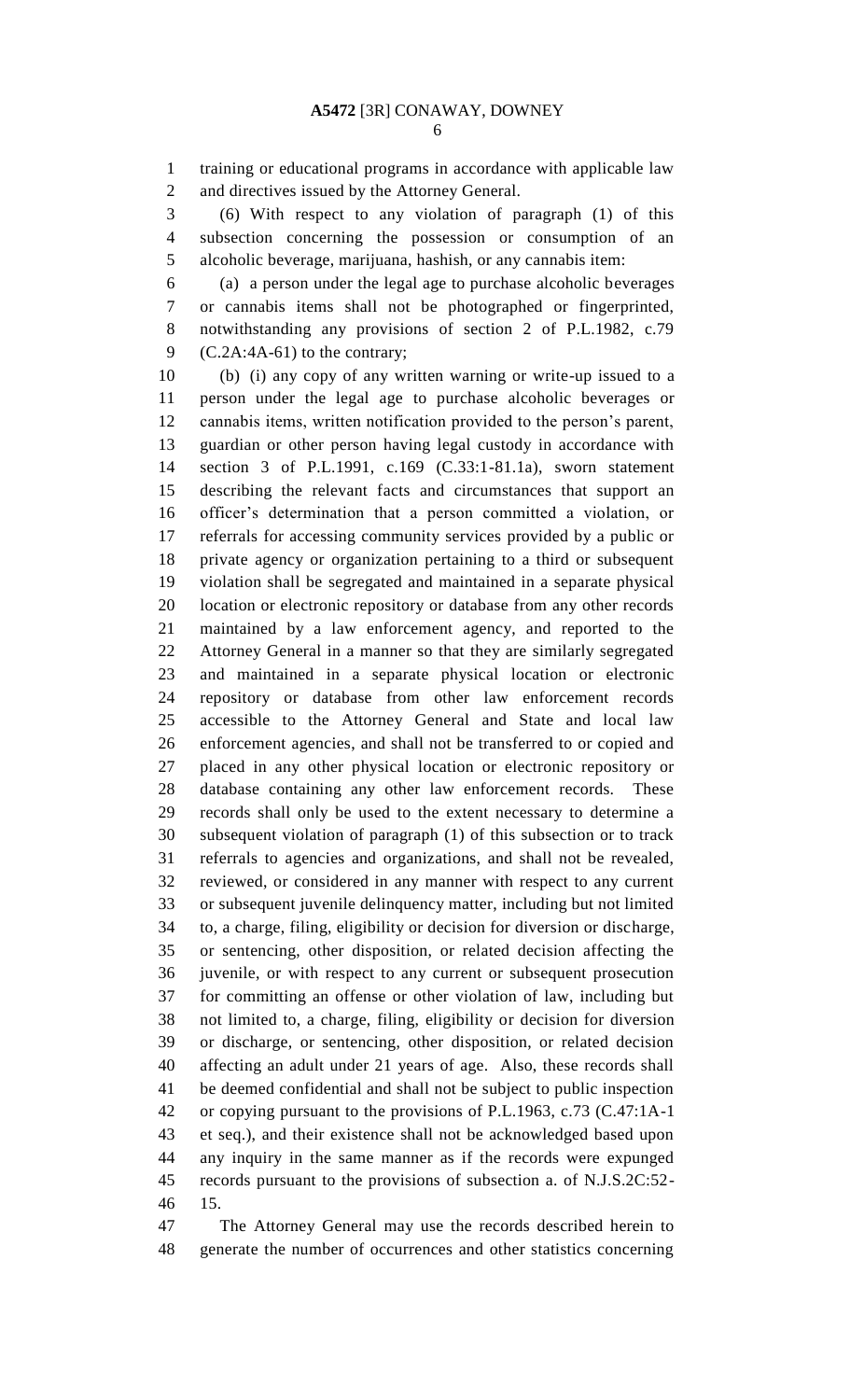## **A5472** [3R] CONAWAY, DOWNEY

 first, second, third and subsequent violations of paragraph (1) of this subsection, the municipal, county or other geographic areas within which first, second, third and subsequent violations occur, and the law enforcement agencies involved in first, second, third and subsequent violations, which are to be compiled and made available by the Attorney General in accordance with section 4 of 7 P.L.2021, c.25  ${}^{3}$ (C.2C:33-15.1)<sup>3</sup>. The identity of any person named in a record shall not be revealed or included in the information to be compiled and made available in accordance with that section.

 The records of violations shall only be maintained temporarily and shall be destroyed or permanently deleted as set forth in subparagraph (c) of this paragraph.

 (ii) any records pertaining to a person's acceptance of assistance from an agency or organization to which a law enforcement referral was made shall not be revealed, reviewed, or considered in any manner with respect to any current or subsequent juvenile delinquency matter, including but not limited to, a charge, filing, eligibility or decision for diversion or discharge, or sentencing, other disposition, or related decision affecting the juvenile, or with respect to any current or subsequent prosecution for committing an offense or other violation of law, including but not limited to, a charge, filing, eligibility or decision for diversion or discharge, or sentencing, other disposition, or related decision affecting an adult under 21 years of age. Also, these records shall be deemed confidential and shall not be subject to public inspection or copying pursuant to the provisions of P.L.1963, c.73 (C.47:1A-1 et seq.), and their existence shall not be acknowledged based upon any inquiry in the same manner as if the records were expunged records pursuant to the provisions of subsection a. of N.J.S.2C:52-15.

31 (c) <sup>3</sup>[Wall]  $\frac{all^3}{all^3}$  of the records maintained by a law enforcement agency and reported to the Attorney General as described in subsubparagraph (i) of subparagraph (b) of this paragraph shall be destroyed or permanently deleted by the law enforcement agency and Attorney General on the second anniversary following the creation of the record concerning a violation, or not later than the last day of the month in which that second anniversary date falls, or alternatively not later than the 21st birthday of a person who is the subject of a record, or not later than the last day of the month in which that birthday falls, whichever date occurs sooner, except that a record shall be maintained upon request by the person named in the record or representative thereof, the law enforcement officer who made the record, or the law enforcement agency currently maintaining the record if it involves a lawsuit, disciplinary complaint, or criminal prosecution arising from the violation described in the record, based on an assertion that the record has evidentiary or exculpatory value. Upon final disposition of the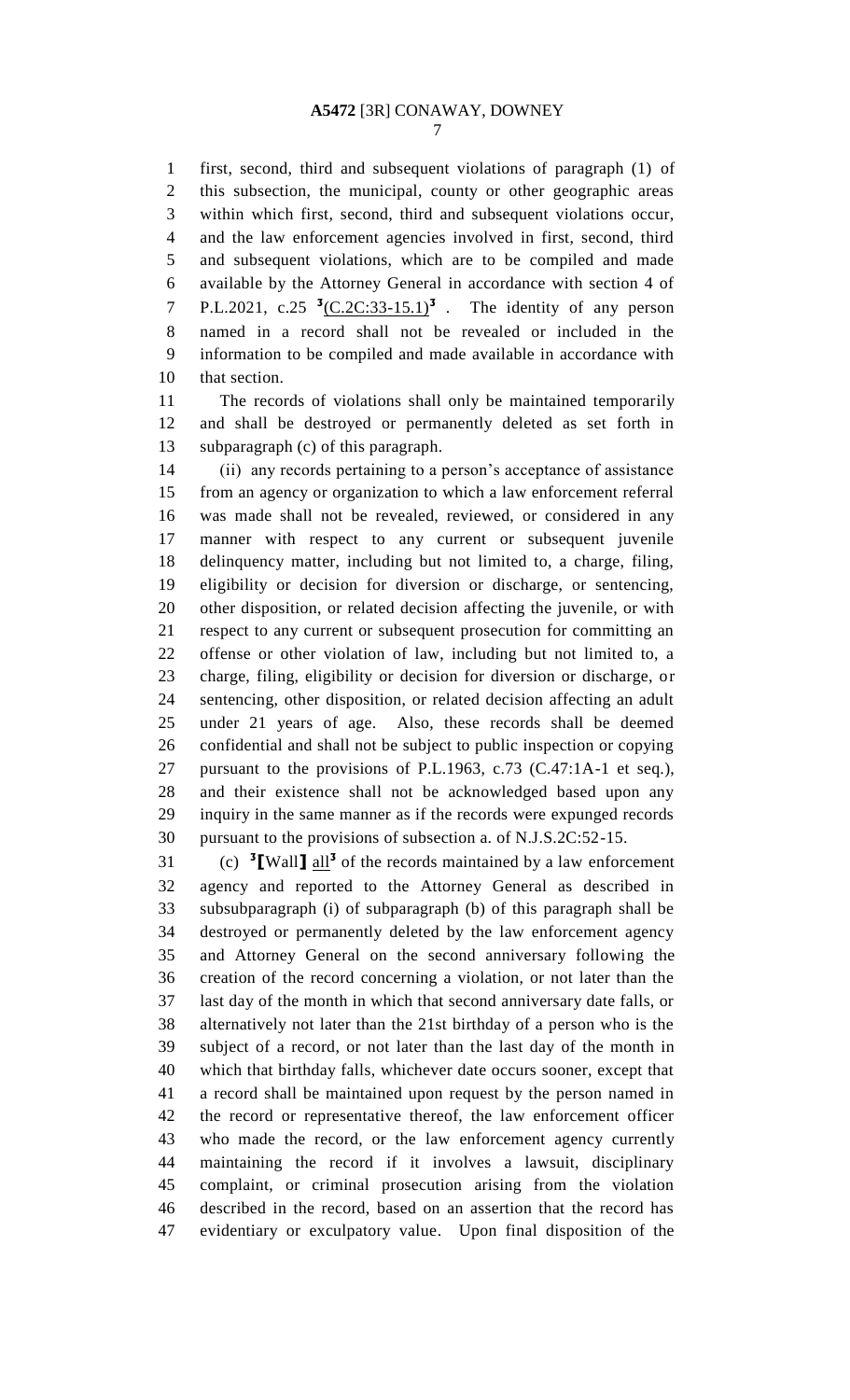matter for which the extended record retention was requested, the record shall be destroyed or permanently deleted.

 (d) A law enforcement officer shall be guilty of the crime of official deprivation of civil rights as set forth in section 3 of P.L.2021, c.25 5 P.L.2021, c.25  $(C.\overline{32C:30-6.1}^3)$  for violating the provisions of paragraph (1) of this subsection that address law enforcement actions involving persons who are under the legal age to purchase alcoholic beverages or cannabis items.

b. (Deleted by amendment, P.L.2021, c.25)

c. (Deleted by amendment, P.L.2021, c.25)

 d. Nothing in this act shall apply to possession of alcoholic beverages by any such person while actually engaged in the performance of employment pursuant to an employment permit issued by the Director of the Division of Alcoholic Beverage Control, or for a bona fide hotel or restaurant, in accordance with the provisions of R.S.33:1-26, or while actively engaged in the preparation of food while enrolled in a culinary arts or hotel management program at a county vocational school or post- secondary educational institution; and nothing in this section shall apply to possession of cannabis items by any such person while actually engaged in the performance of employment by a cannabis establishment, distributor, or delivery service as permitted pursuant to the "New Jersey Cannabis Regulatory, Enforcement Assistance, 24 and Marketplace Modernization Act," P.L.2021, c.16<sup>3</sup>(C.24:6I-31)  $\text{et } \text{al.}$ <sup>3</sup>.

 e. Except as otherwise provided in this section, the provisions of section 3 of P.L.1991, c.169 (C.33:1-81.1a) shall apply to a parent, guardian or other person with legal custody of a person under 18 years of age who is found to be in violation of this section. f. An underage person and one or two other persons shall be immune from prosecution under this section if:

 (1) one of the underage persons called 9-1-1 and reported that another underage person was in need of medical assistance due to alcohol consumption , or the consumption of marijuana, hashish, or a cannabis item;

 (2) the underage person who called 9-1-1 and, if applicable, one or two other persons acting in concert with the underage person who called 9-1-1 provided each of their names to the 9-1-1 operator;

 (3) the underage person was the first person to make the 9-1-1 report; and

 (4) the underage person and, if applicable, one or two other persons acting in concert with the underage person who made the 9- 1-1 call remained on the scene with the person under the legal age in need of medical assistance until assistance arrived and cooperated with medical assistance and law enforcement personnel on the scene.